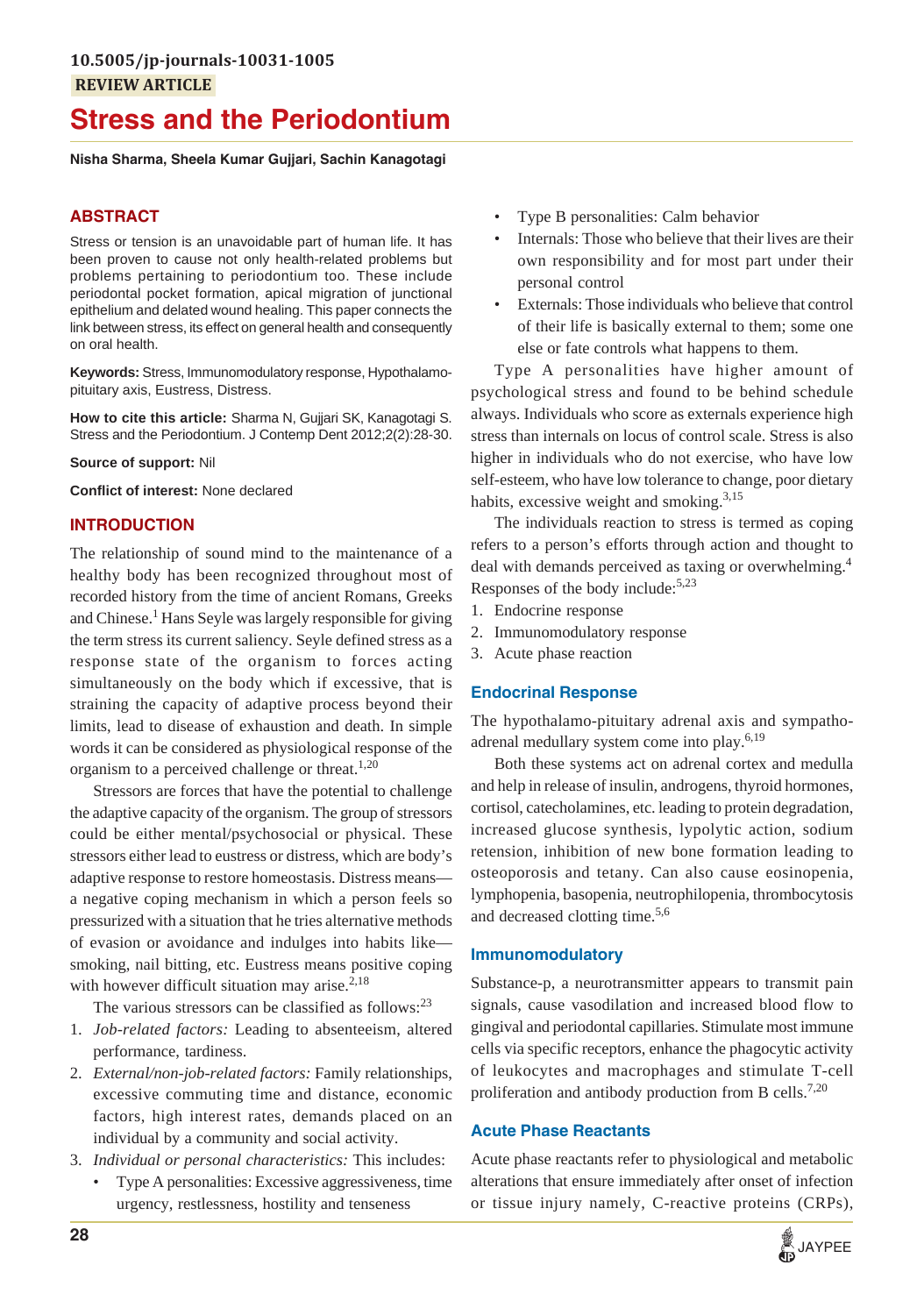haptoglobin, hemopexin, fibrinogen, etc. whenever there is severe acute infection the liver gets stimulated to release them. Increased proinflammatory cytokines and inflammatory mediators—IL-1, 6 lead to elevated level of CRPs, alpha-2 macroglobulin and alpha-1 antitrypsin in gingival cervicular fluid  $(GCF)$ .<sup>8,9</sup>

# **CORRELATION OF THE BODY'S RESPONSE TO STRESS AND THE PERIODONTIUM**

Increased cytokines and acute phase reactants in GCF are pure indicators of stress and also correlate with alveolar bone loss score. $10,11$  Hence, acute phase reactants in GCF may be a useful biomarker of periodontitis contributing to systemic disease (Fig. 1).<sup>12,16</sup>

#### **Periodontal Considerations**

Stress distress and coping, behavior are important risk indicators for periodontal disease and common pathway for several chronic diseases in man  $(Fig. 2)$ .<sup>13,18</sup> These include neglect of oral hygiene, dietary inadequacies, poor sleep patterns, use of tobacco products:

- 1. Advanced periodontal inflammation
- 2. Aggressive periodontitis
- 3. Cardiovascular disease, diabetes mellitus, osteoporosis, preterm delivery, periodontal disease



**Fig. 1:** Link between stress and the periodontium



- 4. Uncontrolled destruction in diabetes-associated periodontitis
- 5. Anug

Stress can also be hypothesized as common pathway for several chronic diseases of man (Fig. 3). $10,20$ 

## **TOOLS FOR MEASUREMENT OF COPING WITH STRESS**

- 1. Sign and symptom-related general physical examination: Blood pressure, skin response, pulse, skin temperature, various endocrine responses
- 2. Various questionnaires—Stanford acute stress reaction questionnaire
- 3. DSM-IV dissociation disorders
- 4. Impact of event scale
- 5. Post-traumatic stress disorder (PTSD) symptom scale
- 6. Dissociative experience scale
- 7. Life events scale by savoia
- 8. Stress verarbatim fragebogan (SVF) scale<sup>14,15,21,23</sup>

## **PREVENTIVE MEASURES**

- 1. Anticipation of disaster in high-risk areas $16,18$
- 2. Disaster management
- 3. Positive coping strategies

## **TREATMENT**

- 1. Careful history needs to be taken for checking any underlying stress or psychological disorder. $22,23$
- 2. Patient should be referred to a psychiatrist before commencing of the dental treatment.

Four basic approaches of dealing with stress:<sup>16</sup>

- 1. Removal or alteration of the source of stress
- 2. Learning to change way of perceiving stressful events
- 3. Reducing the effect of stress on the body
- 4. Learning alternative ways of coping—Proactive coping: Dealing with stress in advance
- 5. Jacobson's progressive muscle relaxation  $\text{JPMR}$ <sup>17</sup>
- 6. Breathing exercises/meditation
- 7. Guided imagery
- 8. Drug therapy—Antidepressants and benzodiazepines<sup>21</sup>
- 9. Supportive psychotherapy.



**Fig. 2:** Psychological stress mechanism and its outcome **Fig. 3:** Stress as common pathway for several diseases of man

*Journal of Contemporary Dentistry, May-August 2012;2(2):28-30* **29**